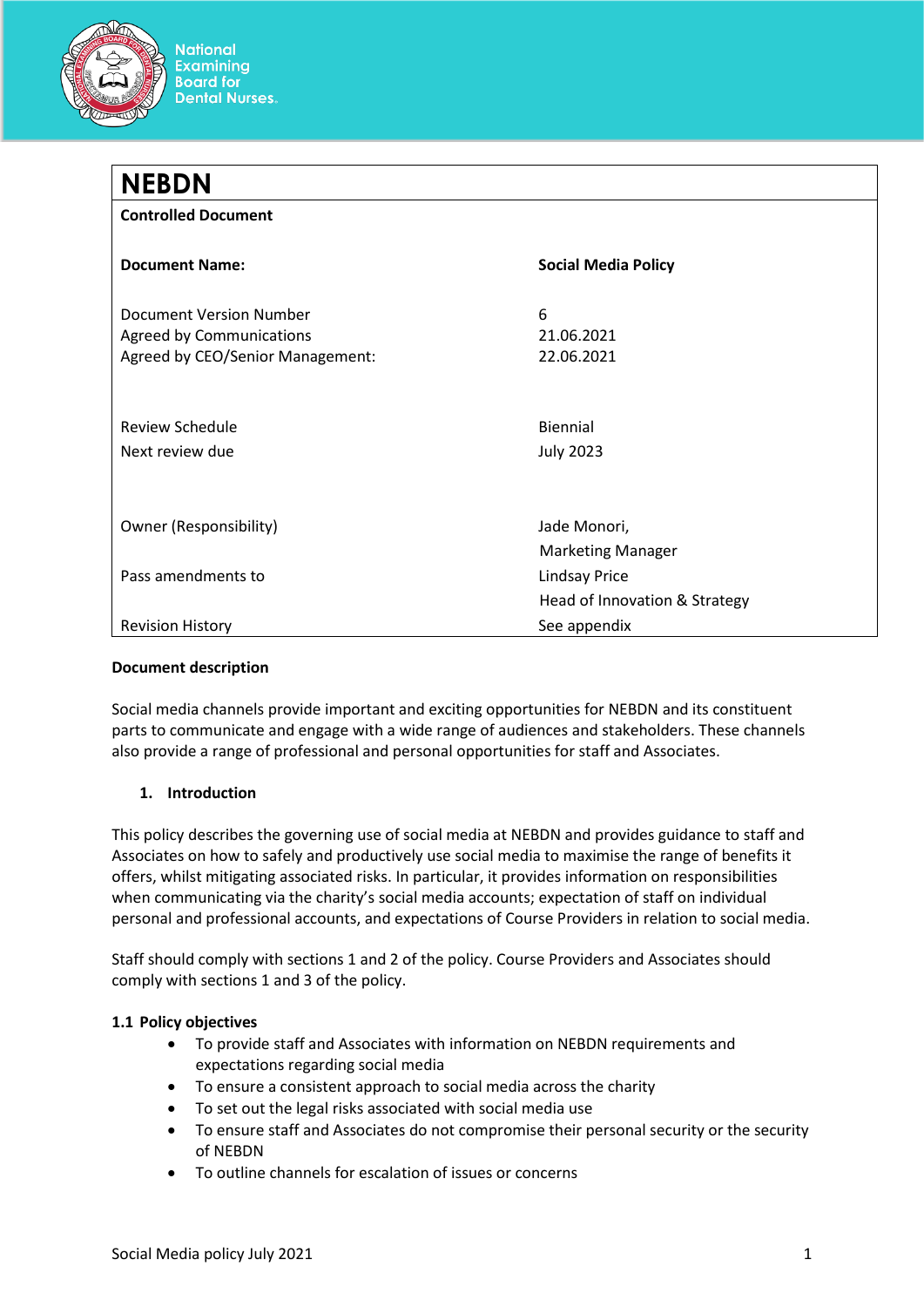

# **1.2 Policy scope**

This policy applies to all staff and Associates (including volunteers) at NEBDN who use social media while working —whether it's for business or personal reasons.

It applies whether social media use takes place on charity premises, while travelling for business, or while working from home.

Social media sites and services include (but are not limited to):

- Popular social networks like **Twitter** and **Facebook.**
- Photographic social networks like **Flickr** and **Instagram.**
- Professional social networks like **LinkedIn.**

NEBDN's corporate accounts include:

- Twitter
- Facebook
- LinkedIn
- YouTube

#### **1.3 Responsibilities**

Everyone who operates a corporate/charity social media account or who uses their personal social media accounts at work, has some responsibility for implementing this policy. However, the **communications manager** has the key responsibilities:

- For ensuring that NEBDN, its staff, Associates and volunteers uses social media safely, appropriately and in line with the charity's objectives.
- For providing apps and tools to manage the charity's social media presence and track any key performance indicators. They are also responsible for proactively monitoring our social media security and distributing marketing ideas and campaigns through our social media channels.

The communications manager is responsible for ensuring requests for assistance and support made via social media are followed up.

#### **1.4 Legal risks**

There are a number of legislations relevant to the use of social media and these are listed in the appendix which cover items such as defamation, malicious content and property infringement.

#### **2 Staff**

#### **2.1 Policy acceptance**

This policy forms part of the NEBDN contractual requirements of staff members

#### **2.2 Appropriate use**

Staff may make reasonable and appropriate use of social media from NEBDN. Time spent on social media during working hours should not interfere with other duties.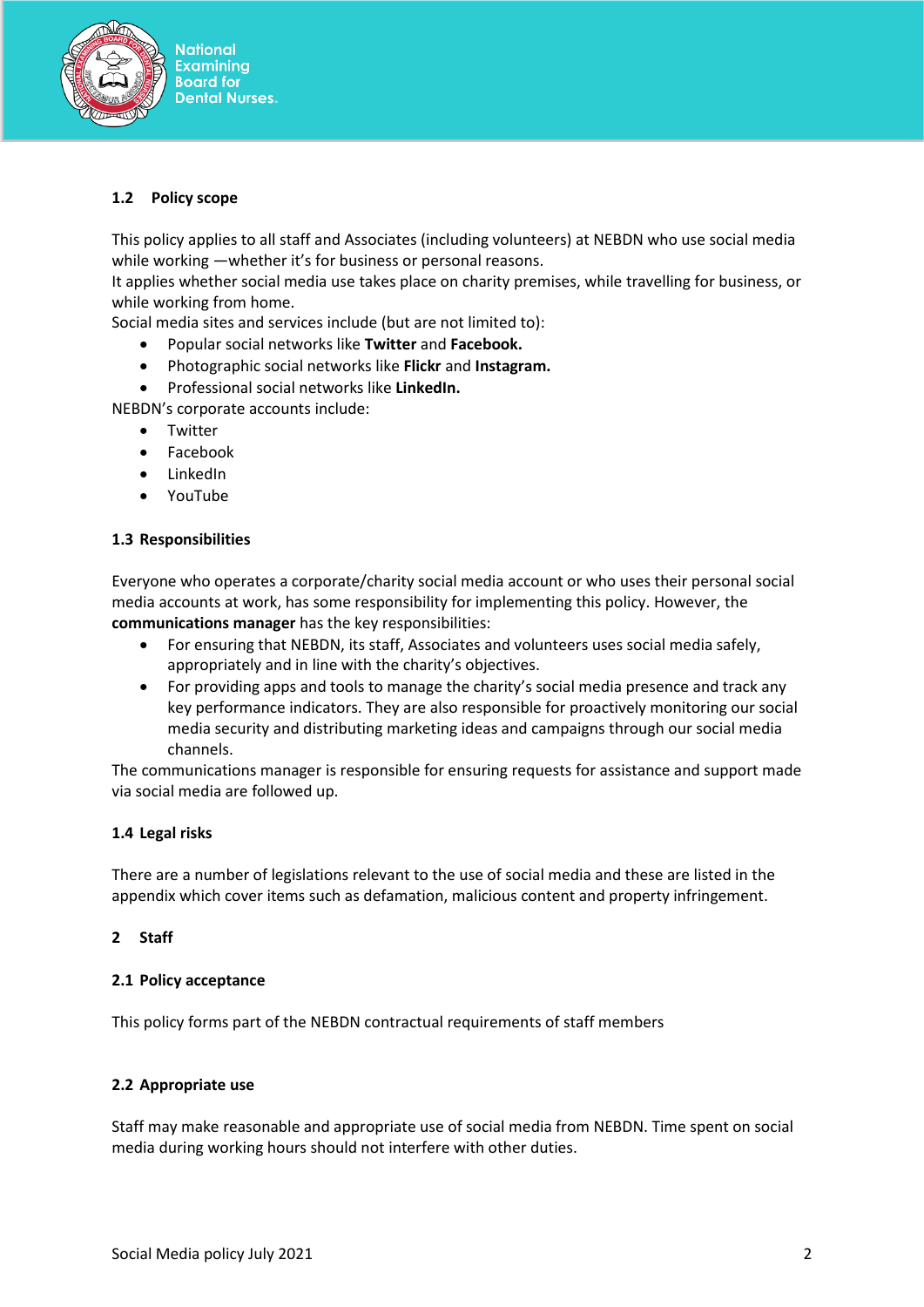

# **2.3 Public Interest Disclosure (whistleblowing)**

Any disclosure of serious malpractice, corruption, wrongdoing or impropriety should be made to either the communications manager or a member of the senior management team. Where an employee releases such information through social media, NEBDN's incident management form will be initiated before any further action is taken.

#### **2.4 Social media account management**

All social media accounts used professionally must adhere to the NEBDN's brand guidelines, and the account profile information should clearly state the purpose of the account and that views are your own.

It is important that all social media accounts are kept up to date, posted from regularly and monitored on a frequent basis. Questions regarding NEBDN should be responded to promptly within operating hours by the appropriate person.

#### **2.5 Social media posts**

All posts from corporate or professional social media accounts represent NEBDN. It is vital that messages posted are carefully considered, appropriate and do not damage the reputation of NEBDN or otherwise bring it into disrepute. Safeguards should be put in place to minimise the risk of communication errors via social media, including checking content with a colleague before publishing.

Posts must be in line with the values and ethics of NEBDN and all relevant NEBDN policies, including Regulations for the Use of IT Services. Those posting content on corporate social media accounts **must not**:

- Post or promote any content that would amount to a breach of the criminal law in the jurisdiction of the United Kingdom.
- Post or promote content which harasses, bullies or otherwise intimidates
- Post or promote content which instructs, causes or coerces others to harass, bully or otherwise intimidate
- Post or promote content intended to incite violence or hatred
- Post or promote abusive content relating to an individual's age, disability, gender reassignment, marriage/civil partnership, pregnancy/maternity, race, religion or belief, sex or sexual orientation.

Content posted or promoted on corporate accounts must be respectful of others and courteous. Corporate accounts must not be used to criticise or argue with colleagues, candidates, Associates or competitors.

When posting on an account, it is vital to have legal considerations in mind (see section 1.4). This includes, but is not limited to, ensuring that posts do not breach confidentiality, make defamatory comments or breach copyright. Communications through social media **must not:** 

- Include confidential information about an individual or organisation
- Discuss NEBDN's internal workings or reveal future plans that have not been communicated to the public
- Use someone else's images or written content without permission and/or without acknowledgement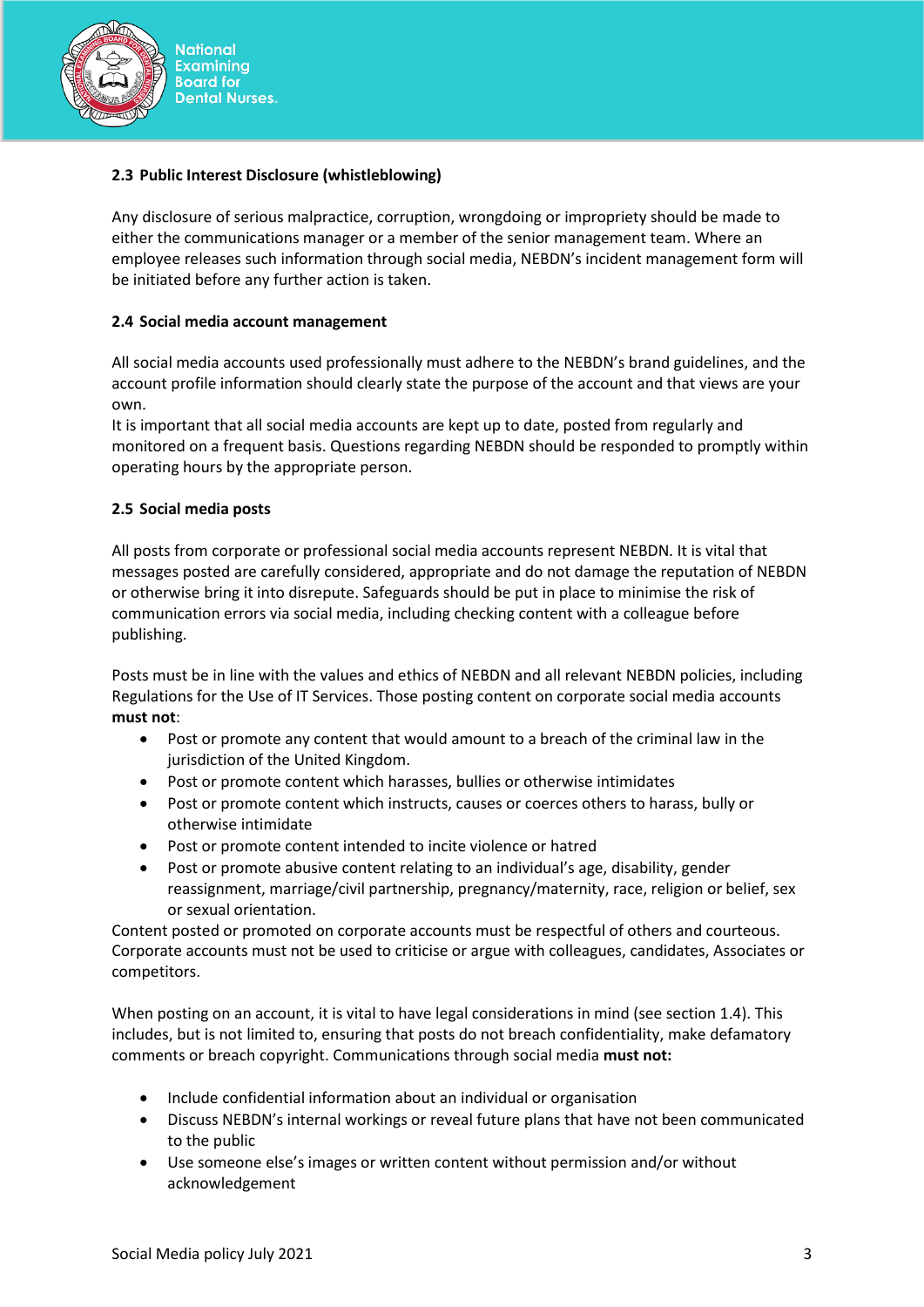

• Use, disseminate, publish or distribute any content, mark, design or any text; the use of which would amount to an infringement of Intellectual Property Rights of others.

It is also important that content is accurate and does not commit to something which NEBDN does not intend to deliver. If a mistake is made, it is important to be transparent and inform the communications manager to update the page with a correction.

# **2.6 Account security**

Social media accounts are at risk of a cyber security breech for example hacking and this can cause significant reputational damage and potentially serious misinformation for stakeholders. There are also considerable resource implications following on from any breach in security such as a compromised social media account.

Please ensure you don't share the password for any corporate or personal social media accounts with anyone unless necessary. If logging into a corporate account, please locate from a shared file and not through use of email or other apps.

# **2.7 GDPR**

Please ensure individual's personal data is not put at risk through the use of social media by anyone working for or with the organisation.

#### **2.8 Escalating concerns and issues**

If a social media account has been hacked or a post from a corporate account attracts a number of negative comments and it is not clear how best to respond, staff should flag this with the communications manager or their line manager.

If an individual is contacted for comments about the organisation for publication anywhere, including in any social media outlet, the enquiry must be directed to the communications manager.

#### **2.9 Escalation process**

NEBDN monitors comments and reviews on social media. Should an individual make an allegation or comment that is damaging to an individual or to the organisation, NEBDN will follow a three-step process. The incident will be logged, an investigation will be made, and further actions may be taken.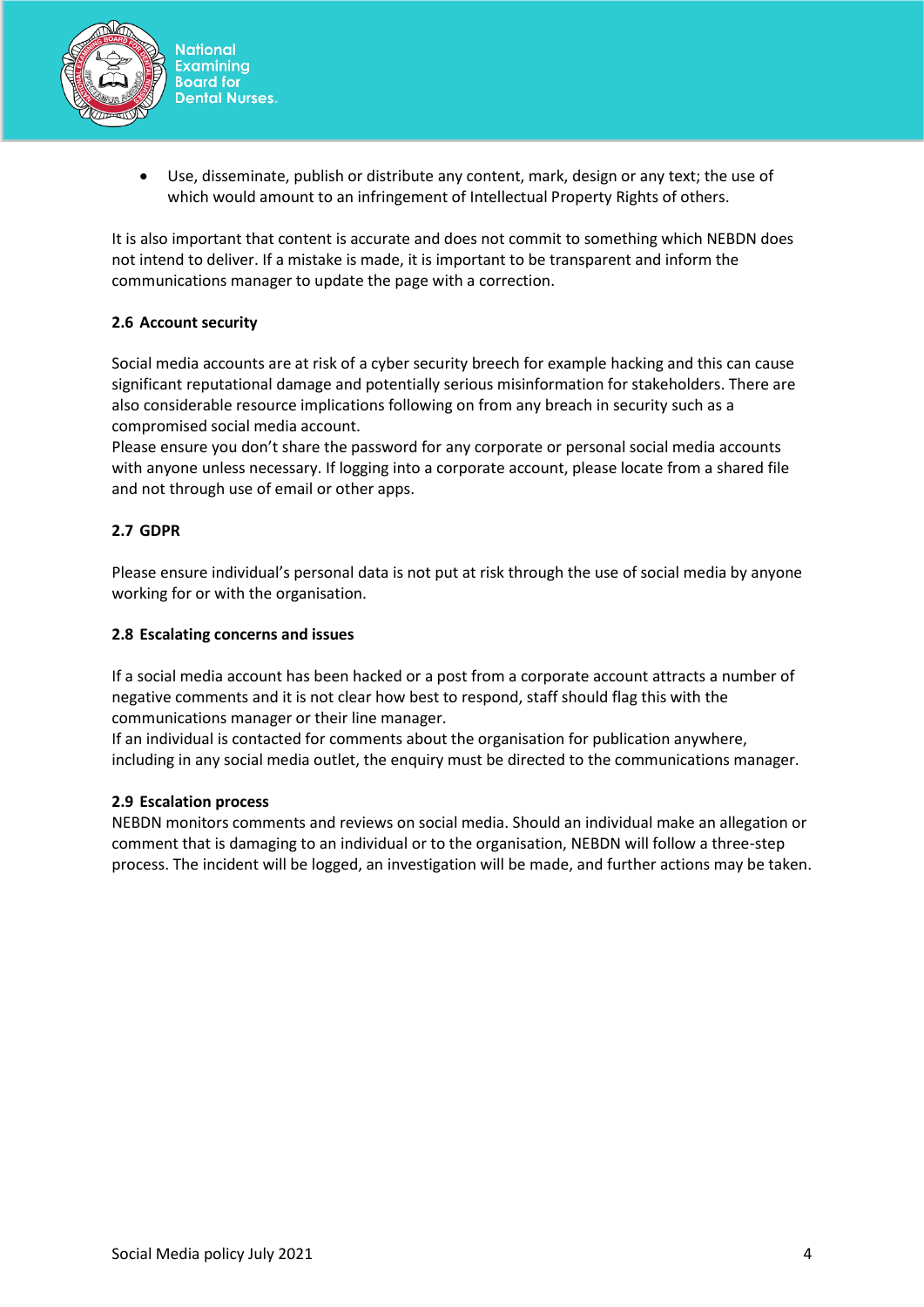

#### **2.10 Social media in an emergency**

**National Examining Board for** 

We have stringent procedures set-up to ensure social media is monitored at all times, however, under extenuating circumstances social media may not be checked each day after hours. Should you need to contact someone in relation to an urgent media situation please email the below contacts.

- Head of Strategy & Innovation [Lindsay.price@nebdn.org](mailto:Lindsay.price@nebdn.org)
- Head of Quality and Standards [henry.payne@nebdn.org](mailto:henry.payne@nebdn.org)
- Marketing and Communications Manager [communications@nebdn.org](mailto:communications@nebdn.org)

#### **2.11 Photography**

When using images for social media you must ensure you have the individual's permission for GDPR and copyright purposes. If you are taking an image on behalf of NEBDN please ensure you use a high-quality phone or camera to provide a clear quality photo – blurry or dark images are no good.

#### **3. Course Providers and Associates**

#### **3.1 Policy Acceptance**

Course Providers presence on social media is a public record which is interlinked with individual reputation. Social media can be a positive tool, but it is important to carefully consider post content and account security in order to mitigate the associated risks.

Posting offensive, inappropriate or unlawful material can have a number of serious consequences, including, but not limited to:

- Significantly impacting on a candidates academic and long-term employment prospects
- Damaging NEBDN's reputation
- Legal action
- Dismissal of affiliation with NEBDN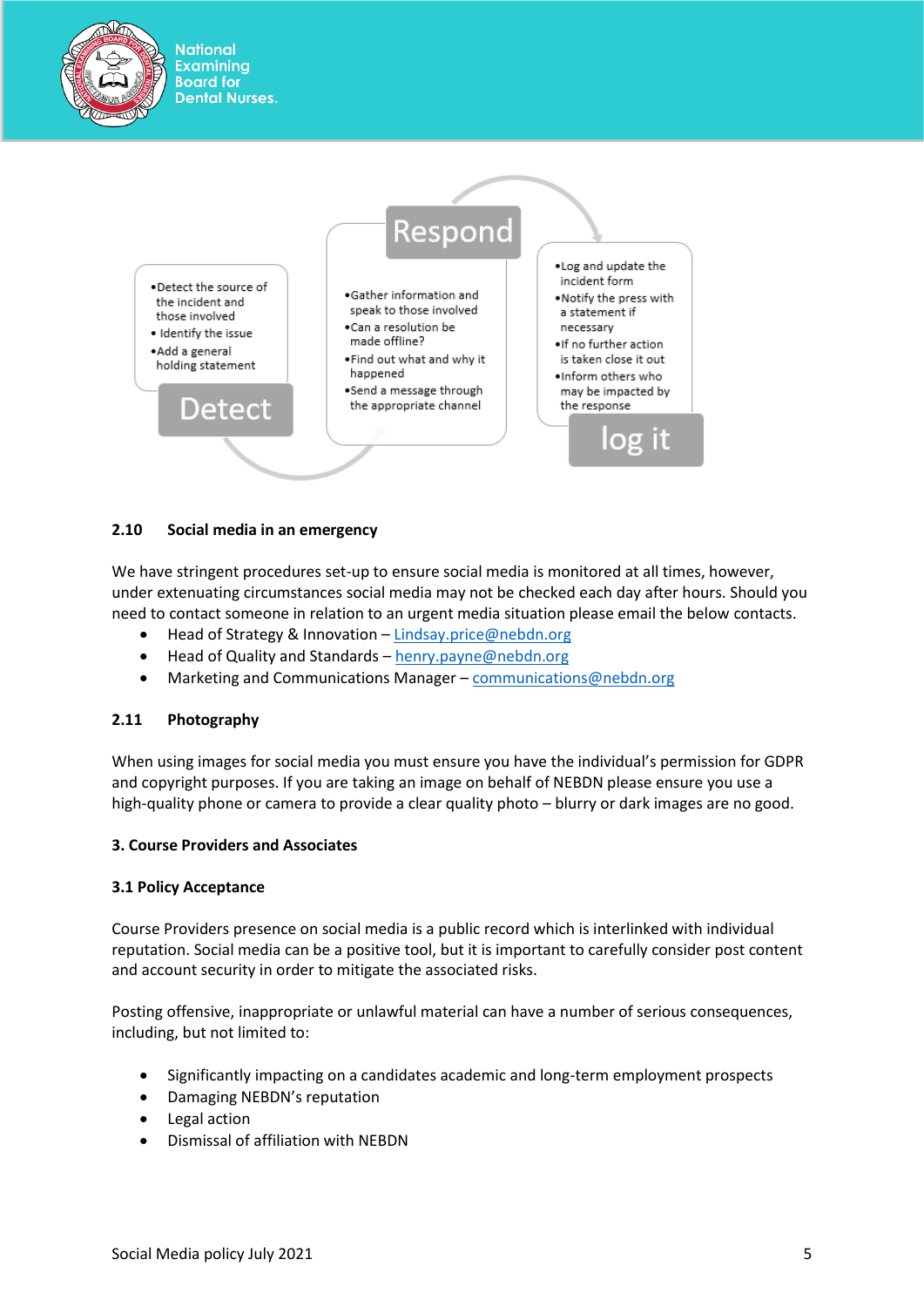

## **3.2 Course Provider logo use**

NEBDN's logo and acronym is a registered trademark. Using our logo incorrectly or committing trademark infringement may result in further legal proceedings.

If you are a Course Provider, it is your responsibility to adhere to the above and ensure you include the course provider logo on any digital or printed marketing material or leaflets where the NEBDN name is used. The logo below is acceptable. Should you require a copy of our logo please email [communications@nebdn.org](mailto:communications@nebdn.org)



Individuals who breach any of the requirements set out above will be subject to disciplinary action in accordance with the organisation's disciplinary policies.

#### **3.3 Social media posts**

When posting on social media, Course Providers and Associates **are required to**:

- Conduct themselves in a manner which demonstrates respect for NEBDN staff, candidates and property, and for other members of the local community in general
- Use the handle @NEBDNoffice or hashtag #NEBDN in social media updates
- Act in line with the Course Provider agreement
- Ensure their posts do not raise any copyright or intellectual property issues or the other legal issues outlined in 1.4 above
- Must adhere to the course providers use of logo 3.2.

When posting on social media, Course Providers and Associates **must not**:

- Discuss examination services provided by NEBDN, if it relates to any topics that are not public information.
- Breach our Standards of Performance and Conduct
- Fraudulently assume the identity of another
- Post or promote content which harasses, bullies or otherwise intimidates.

#### **3.4 Photography**

If you are using an image that belongs to NEBDN, please ensure you have permission by NEBDN before posting due to copyright.

#### **3.5 Escalation concerns and issues**

Any disclosure of malpractice, wrongdoing or impropriety should be made to the communications manager via email or calling our office 01772 429 917 within 24 hours. **Please provide a screenshot image where applicable in case the content is not found at a later date.**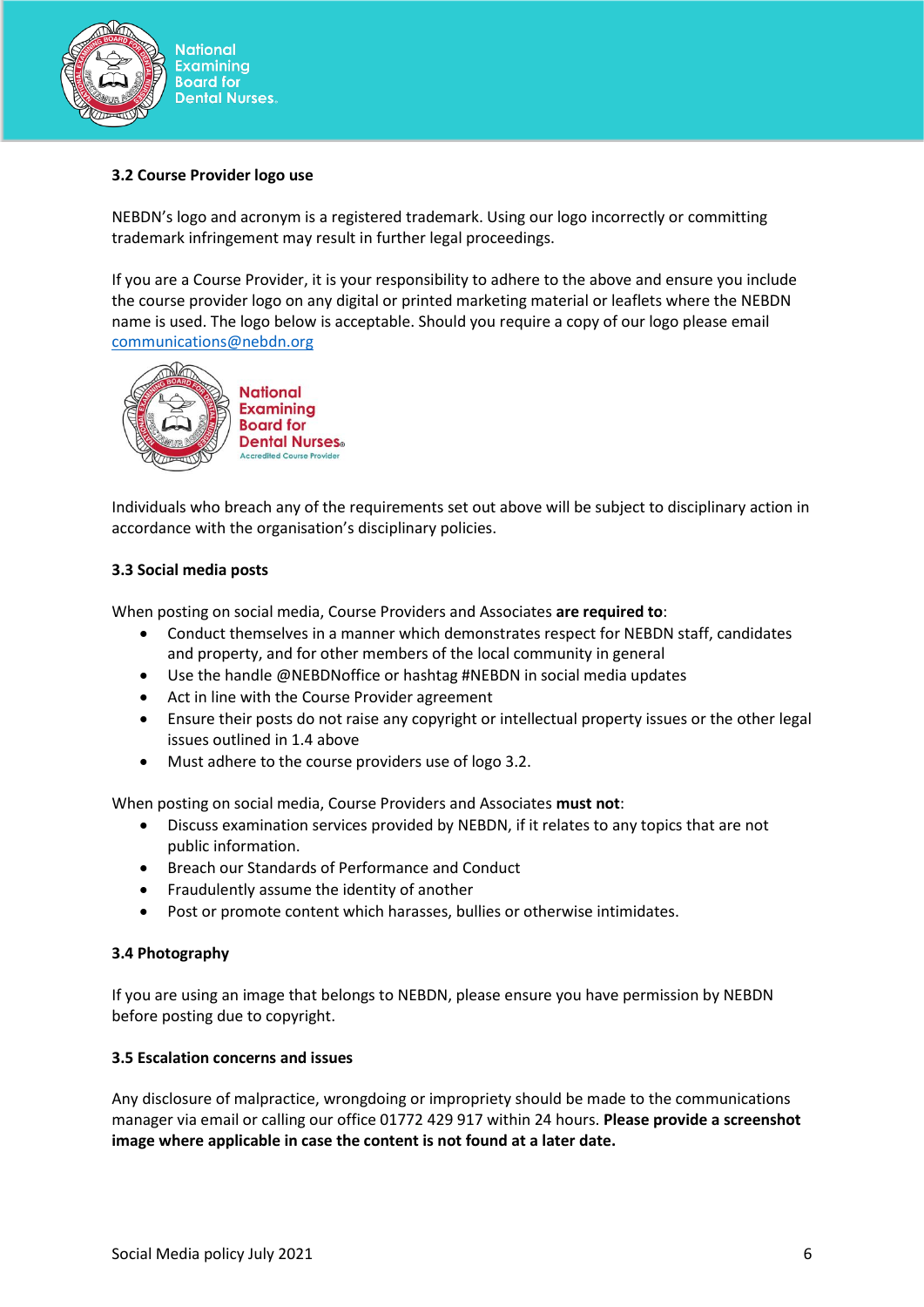

If an individual is contacted for comments about the organisation for publication anywhere, including in any social media outlet, the enquiry must be directed to the communications manager.

## **3.6 Escalation process**

See 2.9 for process of escalation.

# **3.7 Who to contact in an out of hours emergency?**

Please see 2.10 social media in an emergency

#### **PLEASE SEE APPENDIX BELOW**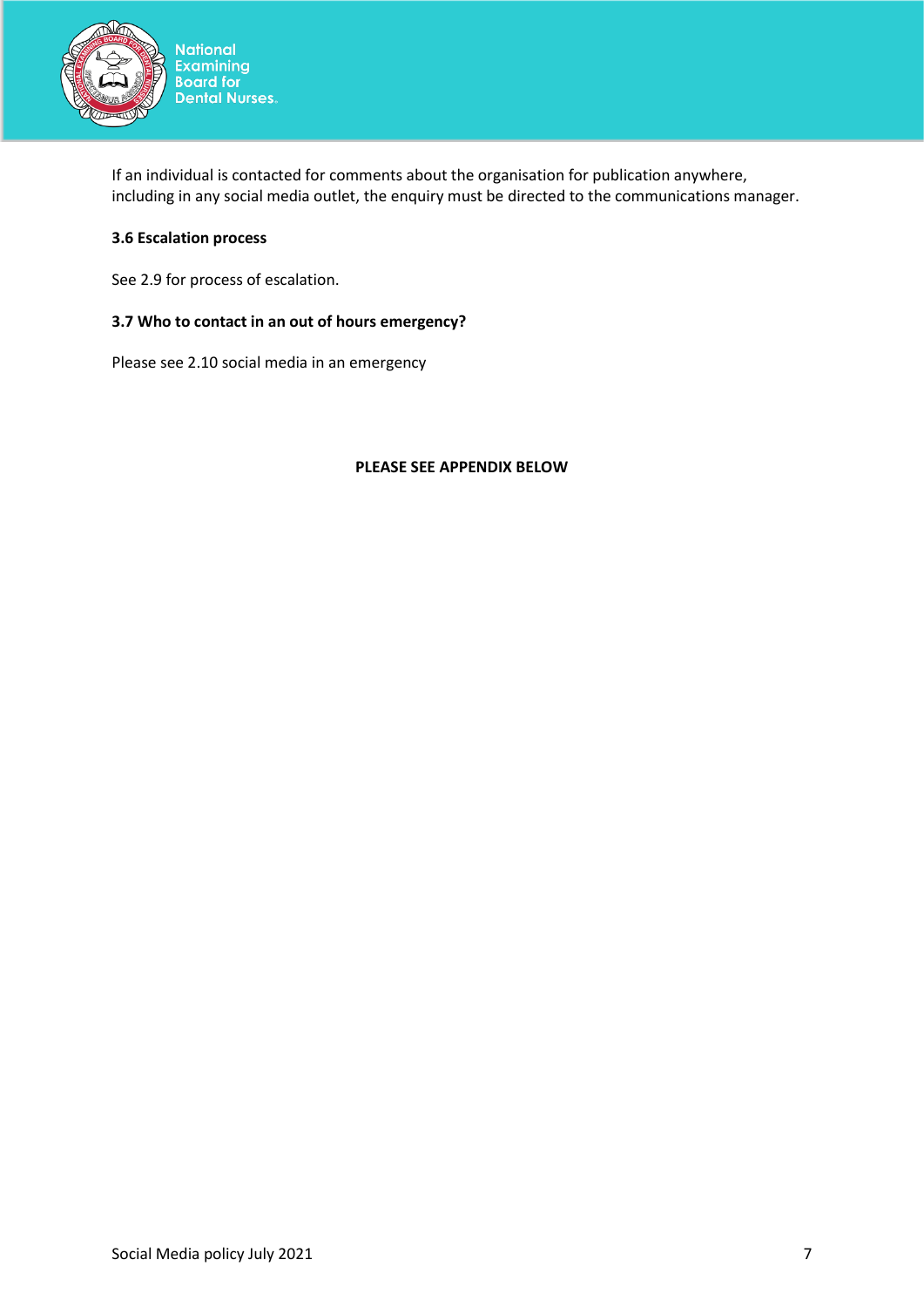

# **Appendix**

#### **Legal risks supporting documents**

- Defamation: posting reputation, which has caused, or is likely to cause, harm
- Malicious falsehood: posting untrue and damaging content with an improper motive, resulting in financial loss for the subject
- Harassment: subjecting someone to a course of conduct that causes them distress or alarm, including stalking, trolling and cyber-bullying
- Intellectual property infringement: posting content which copies a substantial part of a work protected by copyright
- Malicious Communications Act 1988: prevents conveying a threat, a grossly offensive or indecent message or false information with the intention to cause distress or anxiety to the reader or recipient
- Section 127, Communications Act 2003: prevents the use of public electronic communications equipment to send a message that is false, grossly offensive, or of an indecent, obscene or menacing character, whether received by the intended recipient or not
- Computer Misuse Act 1990: prevents the unauthorised access, modification and use of computer material or the use of a computer to assist in a criminal offence, including accessing confidential information and thereby impersonating another person through social media.

Information reproduced from Thomson Reuters, Practical Law.

#### **Legislation for reference:**

- Course Provider Agreement 2020
- Communications Act 2003
- Computer Misuse Act 1990
- Copyright, Designs and Patents Act 1988
- Counter Terrorism and Security Act 2015 (Prevent)
- Criminal Justice and Immigration Act 2008
- Data Protection Act 1998
- Data Retention Investigatory Powers Act 2014
- Defamation Act 2013
- Education (No. 2) Act 1986 (Freedom of Speech)
- Education Act 1986; Education Reform Act 1988 (Academic Freedom)
- Employment Rights Act 1996
- Equality Act 2010
- Freedom of Information Act 2000
- Freedom of Information (Scotland) Act 2002
- Human Rights Act 1998
- Malicious Communications Act 1988
- Obscene Publications Act 1959 and 1964
- Police and Criminal Evidence Act 1984
- Police and Justice Act 2006
- Prevention of Terrorism Act 2005
- Protection from Harassment Act 1997
- Public Order Act 1986 (as amended by the Racial and Religious Hatred Act 2007